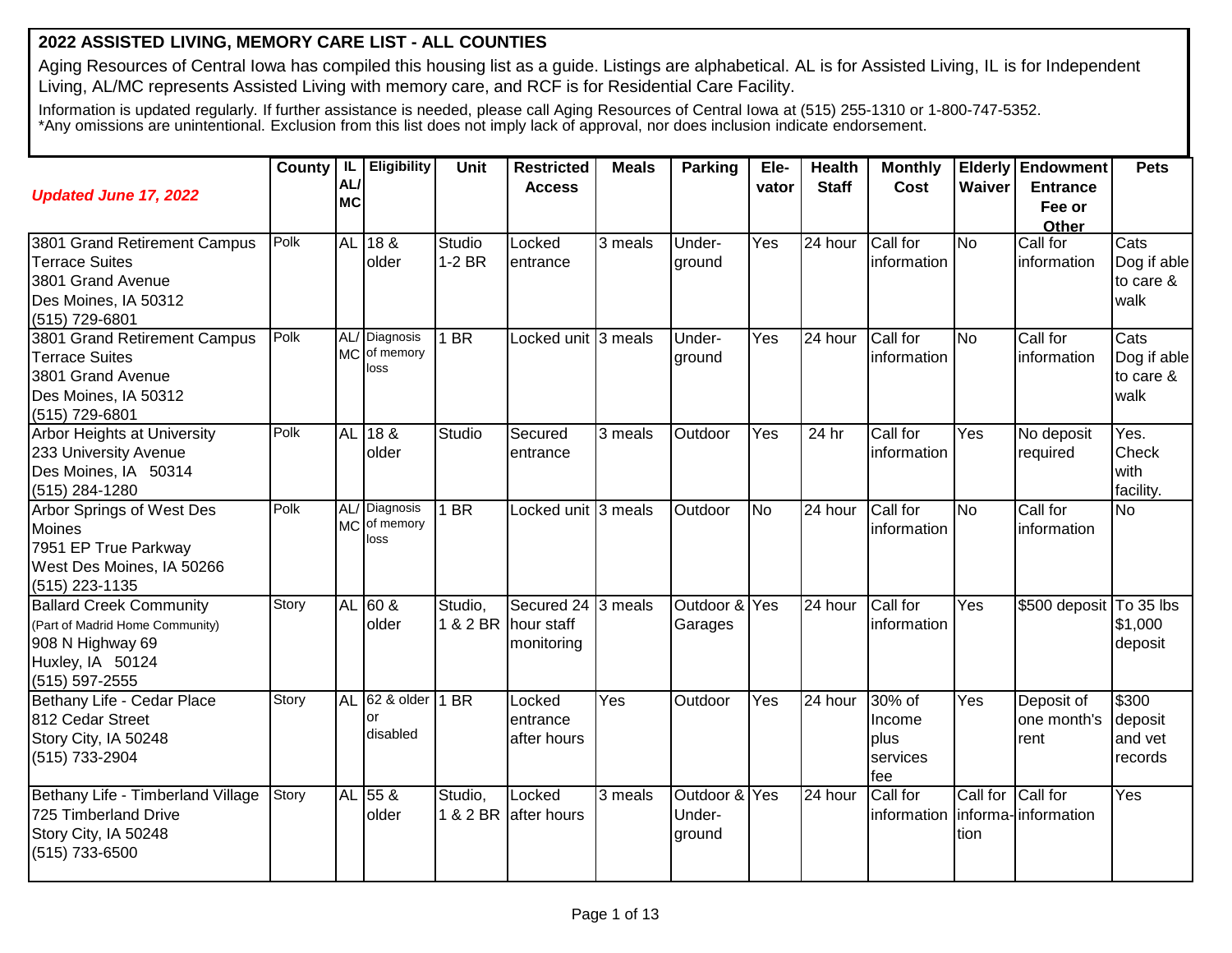| <b>Updated June 17, 2022</b>                                                                                                            | County | IL.<br><b>AL</b><br><b>MC</b> | <b>Eligibility</b>                    | <b>Unit</b>             | <b>Restricted</b><br><b>Access</b> | <b>Meals</b> | <b>Parking</b> | Ele-<br>vator          | <b>Health</b><br><b>Staff</b> | <b>Monthly</b><br>Cost           | Waiver                   | <b>Elderly Endowment</b><br><b>Entrance</b><br>Fee or<br>Other | <b>Pets</b>                                   |
|-----------------------------------------------------------------------------------------------------------------------------------------|--------|-------------------------------|---------------------------------------|-------------------------|------------------------------------|--------------|----------------|------------------------|-------------------------------|----------------------------------|--------------------------|----------------------------------------------------------------|-----------------------------------------------|
| <b>Bickford of Ames</b><br>2418 Kent Avenue<br>Ames, IA 50010<br>$(515)$ 233-6000                                                       | Story  |                               | AL/ Diagnosis<br>MC of memory<br>loss | I BR                    | Locked<br>entrance                 | 3 meals      | Outdoor        | <b>No</b>              | 24 hour                       | Call for<br>information          | <b>No</b>                | Call for<br>information                                        | Yes                                           |
| <b>Bickford of Ames</b><br>2418 Kent Avenue<br>Ames, IA 50010<br>$(515)$ 233-6000                                                       | Story  |                               | AL 18 &<br>older                      | Studio &<br>1 BR        | Secured<br>entrance                | 3 meals      | Outdoor        | $\overline{\text{No}}$ | $\overline{24}$ hour          | Call for<br>information          | <b>No</b>                | Call for<br>information                                        | Yes                                           |
| <b>Bickford of Urbandale</b><br>5915 Sutton Place<br>Urbandale, IA 50322<br>(515) 419-8872                                              | Polk   |                               | AL/ Diagnosis<br>MC of memory<br>loss | 1 BR                    | Locked<br>entrance                 | 3 meals      | Outdoor        | <b>No</b>              | 24 hour                       | Call for<br>information          | N <sub>o</sub>           | \$500 deposit   Yes with<br>for waitlist                       | \$500<br>deposit                              |
| <b>Bickford of Urbandale</b><br>5915 Sutton Place<br>Urbandale, IA 50322<br>(515) 419-8872                                              | Polk   |                               | AL 18 &<br>older                      | Studio &<br>1 BR        | Secured<br>entrance                | 3 meals      | Outdoor        | <b>No</b>              | 24 hour                       | Call for<br>information          | <b>No</b>                | \$500 deposit<br>for waitlist                                  | Yes with<br>\$500<br>deposit                  |
| <b>Bickford of West Des Moines</b><br>5050 Hawthorne Drive<br>West Des Moines, IA 50265<br>(515) 419-8872                               | Polk   |                               | AL/ Diagnosis<br>MC of memory<br>loss | $\overline{BR}$         | Locked<br>entrance                 | 3 meals      | Outdoor        | <b>No</b>              | 24 hour                       | Call for<br>information          | <b>No</b>                | Call for<br>information                                        | Yes                                           |
| <b>Bickford of West Des Moines</b><br>5050 Hawthorne Drive<br>West Des Moines, IA 50265<br>(515) 419-8872                               | Polk   | <b>AL</b>                     | 188<br>older                          | Studio &<br>1 BR        | Secured<br>entrance                | 3 meals      | Outdoor        | <b>No</b>              | $\overline{24}$ hour          | Call for<br>information          | <b>No</b>                | Call for<br>information                                        | Yes                                           |
| <b>Calvin Community</b><br>4210 Hickman Road<br>Des Moines, IA 50310<br>(515) 277-6141                                                  | Polk   | <b>AL</b>                     | $62$ &<br>older                       | Studio &<br>1 BR        | 24 hour<br>locked<br>entrance      | 3 meals      | Garages        | Yes                    | 24 hour                       | Call for<br>information          | <b>No</b>                | Call for<br>information                                        | <b>No</b>                                     |
| <b>Calvin Community</b><br>4210 Hickman Road<br>Des Moines, IA 50310<br>(515) 277-6141                                                  | Polk   |                               | AL/ Diagnosis<br>MC of memory<br>loss | Studio &<br>1 BR        | Locked<br>entrance                 | 3 meals      | Garages        | Yes                    | 24 hour                       | Call for<br>information          | <b>No</b>                | Call for<br>information                                        | <b>No</b>                                     |
| Cedar Ridge Village<br>8950 Coachlight Drive<br>West Des Moines, IA 50266<br>(515) 369-2100                                             | Polk   |                               | AL 55 & older 1 & 2 BR Key code       |                         |                                    | <b>T</b> es  | Outdoor        | Yes                    | <b>Yes</b>                    | Call for<br>information          | N <sub>o</sub>           | \$500<br>refundable<br>deposit for<br>wait list                | Up to 2.<br>under 50<br>Ibs with<br>\$500 dep |
| Courtyard Estates at Cedar Pointe Polk<br><b>Memory Care</b><br>6132 Northeast 12th Avenue<br>Pleasant Hill, IA 50327<br>(515) 285-9108 |        |                               | AL/ Diagnosis<br>MC of memory<br>loss | $\sqrt{18}$ 2 BR Memory | care unit<br>always<br>locked      | 3 meals      | Outdoor        | <b>No</b>              | 24 hour                       | Call for<br>information Call for | Yes-<br>informa-<br>tion | Call for<br>information                                        | Yes                                           |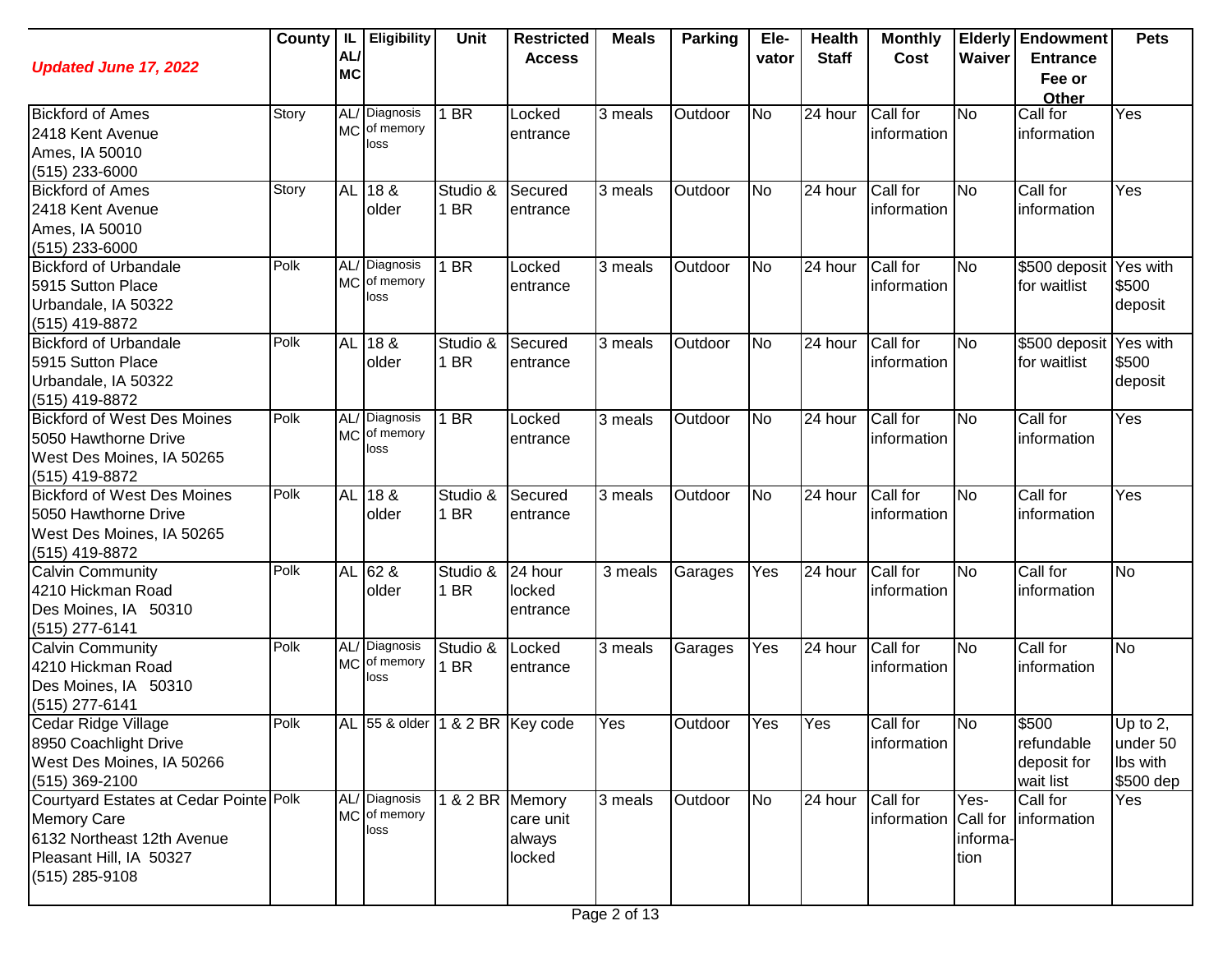| <b>Updated June 17, 2022</b>                                                                                                           | County | AL/<br><b>MC</b> | IL   Eligibility                                   | Unit                                           | <b>Restricted</b><br><b>Access</b> | <b>Meals</b> | Parking | Ele-<br>vator | <b>Health</b><br><b>Staff</b> | <b>Monthly</b><br>Cost  | <b>Waiver</b>                        | <b>Elderly Endowment</b><br><b>Entrance</b><br>Fee or<br>Other | <b>Pets</b>                                |
|----------------------------------------------------------------------------------------------------------------------------------------|--------|------------------|----------------------------------------------------|------------------------------------------------|------------------------------------|--------------|---------|---------------|-------------------------------|-------------------------|--------------------------------------|----------------------------------------------------------------|--------------------------------------------|
| Courtyard Estates at Hawthorne<br><b>Crossing Memory Care</b><br>601 Hawthorne Crossing Dr SE<br>Bondurant, IA 50035<br>(515) 957-8399 | Polk   |                  | AL/ Diagnosis<br>MC of memory<br>loss              | 1 & 2 BR 24 hour                               | security                           | 3 meals      | Outdoor | <b>No</b>     | 24 hour                       | Call for<br>information | Yes-<br>Call for<br>informa-<br>tion | Call for<br>information                                        | Yes                                        |
| Courtyard Estates at Hawthorne<br>Crossing<br>601 Hawthorne Crossing Dr SE<br>Bondurant, IA 50035<br>(515) 957-8399                    | Polk   |                  | AL 55 &<br>older                                   | 1 & 2 BR 24 hour                               | security                           | 3 meals      | Outdoor | No            | 24 hour                       | Call for<br>information | Yes-<br>Call for<br>informa-<br>tion | Call for<br>information                                        | $\overline{Yes}$                           |
| <b>Deerfield Retirement Community</b><br>13731 Hickman Road<br>Urbandale, IA 50323<br>$(515)$ 331-6900                                 | Polk   |                  | AL 55 &<br>older                                   | 1, 2 BR & 24 hour<br>Town-<br>homes            | security                           | 3 meals      | Outdoor | Yes           | 24 hour                       | Call for<br>information | No                                   | Call for<br>information                                        | Yes                                        |
| Eastern Star Masonic Home<br><b>Courtyard Terrace</b><br>717 W 3rd Street<br>Boone, IA 50036<br>(515) 433-4406                         | Boone  |                  | AL 65 &<br>older                                   | 2 room<br>units;<br>shared<br>living<br>spaces | Locked<br>entrance                 | 3 meals      | Outdoor | Yes           | Yes                           | Call for<br>information | Call for<br>informa-<br>tion         | \$500 deposit If able to                                       | care.<br>Under 25<br>pounds.               |
| Eastern Star Masonic Home<br>715 W 3rd Street<br>Boone, IA 50036<br>(515) 432-1669                                                     | Boone  | <b>RC</b>        | Early onset<br>memory<br>loss                      | Private<br>rooms                               | Locked<br>entrance                 | 3 meals      | Outdoor | Yes           | Yes                           | Call for<br>information | Call for Call for<br>tion            | informa-linformation                                           | If able to<br>care.<br>Under 25<br>pounds. |
| Eastern Star Masonic Home<br>715 W 3rd Street<br>Boone, IA 50036<br>(515) 432-1669                                                     | Boone  |                  | MC Diagnosis<br>οf<br>Alzheimers<br>or<br>Dementia | Private<br>rooms                               | Locked<br>entrance                 | 3 meals      | Outdoor | Yes           | Yes                           | Call for<br>information | Call for Call for<br>tion            | informa-linformation                                           | <b>No</b>                                  |
| Edencrest at Beaverdale<br>3410 Beaver Avenue<br>Des Moines, IA 50310<br>(515) 777-5105                                                | Polk   |                  | AL/ Diagnosis<br>MC of memory<br>loss              | <b>Studios</b><br>1 & 2 Br                     | Locked<br>Entrance                 | 3 meals      | Outdoor | Yes           | 24 hour                       | Call for<br>information | Call for<br>informa-<br>tion         | \$200 deposit Yes                                              |                                            |
| Edencrest at Beaverdale<br>3410 Beaver Avenue<br>Des Moines, IA 50310<br>$(515)$ 777-5105                                              | Polk   |                  | AL 18 &<br>older                                   | <b>Studios</b>                                 | Secured<br>Entrance                | 3 meals      | Outdoor | Yes           | 24 hour                       | Call for<br>information | informa-<br>tion                     | Call for \$200 deposit Yes                                     |                                            |
| <b>Edencrest at Green Meadows</b><br>6750 Corporate Drive<br>Johnston, IA 50131<br>(515) 207-1984                                      | Polk   |                  | AL/ Diagnosis<br>MC of memory<br>loss              | <b>Studios</b><br>1 & 2 BR entrance            | Secured                            | 3 meals      | Outdoor | Yes           | Yes                           | Call for<br>information | <b>No</b>                            | Call for<br>information                                        | Up to 35<br>pounds                         |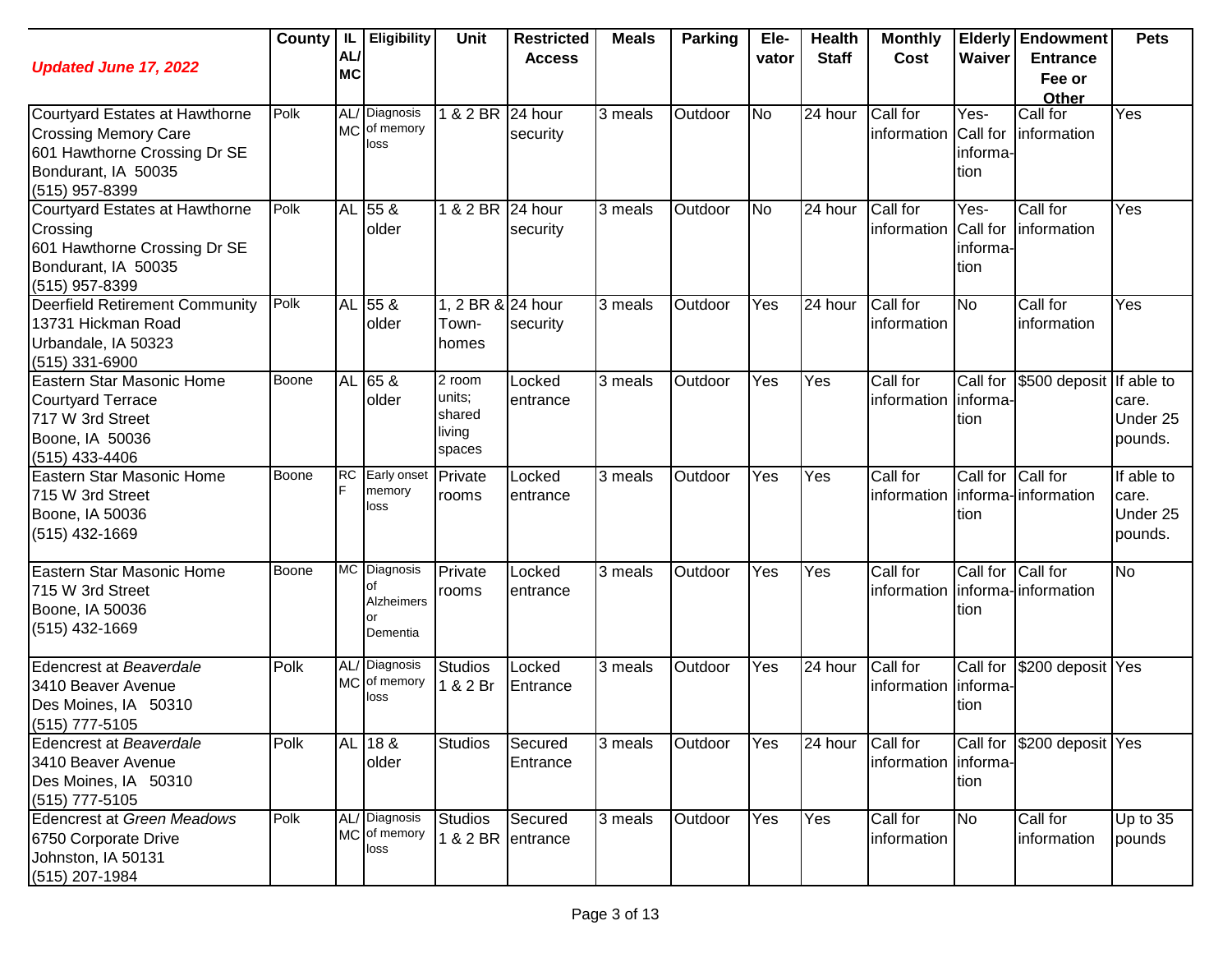| <b>Updated June 17, 2022</b>                                                                   |        | AL<br><b>MC</b> | County   IL   Eligibility             | Unit                                           | <b>Restricted</b><br><b>Access</b>        | <b>Meals</b> | <b>Parking</b>                | Ele-<br>vator          | <b>Health</b><br><b>Staff</b> | <b>Monthly</b><br><b>Cost</b> | Waiver                    | <b>Elderly Endowment</b><br><b>Entrance</b><br>Fee or<br>Other | <b>Pets</b>                             |
|------------------------------------------------------------------------------------------------|--------|-----------------|---------------------------------------|------------------------------------------------|-------------------------------------------|--------------|-------------------------------|------------------------|-------------------------------|-------------------------------|---------------------------|----------------------------------------------------------------|-----------------------------------------|
| Edencrest at Green Meadows<br>6750 Corporate Drive<br>Johnston, IA 50131<br>(515) 207-1984     | Polk   |                 | AL 18 &<br>older                      | Studio,<br>1 & 2 BR                            | Secured<br>entrance                       | 3 meals      | Outdoor                       | Yes                    | Yes                           | Call for<br>information       | <b>No</b>                 | Call for<br>information                                        | $up$ to 35<br>pounds                    |
| <b>Edencrest at Riverwoods</b><br>2210 E Park Avenue<br>Des Moines, IA 50320<br>(515) 288-4040 | Polk   |                 | AL 18 &<br>older                      | Studio,<br>1 & 2 BR                            | Secured<br>lentrance                      | 3 meals      | Valet &<br>Outdoor<br>parking | $\overline{N}$         | Yes                           | Call for<br>information       | Call for Call for<br>tion | informa-information                                            | Up to $40$<br>pounds<br>with<br>deposit |
| <b>Edencrest at Riverwoods</b><br>2210 E Park Avenue<br>Des Moines, IA 50320<br>(515)288-4040  | Polk   |                 | AL/ Diagnosis<br>MC of memory<br>loss | $1 & 2$ BR                                     | 24 hour<br>security<br>locked<br>entrance | 3 meals      | Valet &<br>Outdoor<br>parking | N <sub>0</sub>         | Yes                           | Call for<br>information       | Call for<br>tion          | Call for<br>informa-information                                | Up to 40<br>pounds<br>with<br>deposit   |
| <b>Edencrest at Siena Hills</b><br>455 SW Ankeny Road<br>Ankeny, IA 50023<br>(515) 776-6325    | Polk   |                 | AL 55 &<br>older                      | 1 & 2 BR                                       | Secured<br>entrance                       | 3 meals      | outdoor                       | <b>No</b>              | 24 hour                       | Call for<br>information       | <b>No</b>                 | \$200 deposit                                                  | Up to $40$<br>pounds                    |
| <b>Edencrest at Siena Hills</b><br>455 SW Ankeny Road<br>Ankeny, IA 50023<br>(515) 776-6325    | Polk   |                 | AL/ Diagnosis<br>MC of memory<br>loss | <b>Studios</b>                                 | Locked<br>entrance                        | 3 meals      | Outdoor                       | <b>No</b>              | 24 hour                       | Call for<br>information       | <b>No</b>                 | \$200 deposit No                                               |                                         |
| Edencrest at the Legacy<br>2901 Cedar Street<br>Norwalk, IA 50211<br>(515) 250-2806            | Warren | <b>AL</b>       | 558<br>older                          | 1 & 2 BR<br>suites<br>& 1 BR<br>deluxe         | Secured<br>entrance                       | 3 meals      | Outdoor                       | $\overline{N}$         | 24 hour                       | Call for<br>information       | $\overline{N}$            | \$200 deposit Yes                                              |                                         |
| Edencrest at the Legacy<br>2901 Cedar Street<br>Norwalk, IA 50211<br>(515) 250-2806            | Warren |                 | AL/ Diagnosis<br>MC of memory<br>loss | <b>Studios</b><br>1 & 2 BR<br>& 1 BR<br>deluxe | Secured<br>entrance                       | 3 meals      | Outdoor                       | <b>No</b>              | 24 hour                       | Call for<br>information       | $\overline{N}$            | \$200 deposit Yes                                              |                                         |
| Edencrest at the Tuscany<br>1600 8th Street SE<br>Altoona, IA 50009<br>(515) 650-1058          | Polk   | <b>AL</b>       | 55 &<br>older                         | Studio,<br>1 BR                                | Restricted                                | Yes          | Garages<br>as<br>available    | Single $24/7$<br>level |                               | Call for<br>information years | After <sub>2</sub>        | Call for<br>information                                        | Yes with<br>some<br>restrictions        |
| Edencrest at the Tuscany<br>1600 8th Street SE<br>Altoona, IA 50009<br>(515) 650-1058          | Polk   |                 | MC 55 &<br>older                      | Studio                                         | Restricted                                | Yes          | Garages<br>or outdoor         | Single 24/7<br>level   |                               | Call for<br>information years | After <sub>2</sub>        | Call for<br>information                                        | $\overline{\text{Case}}$ by<br>case     |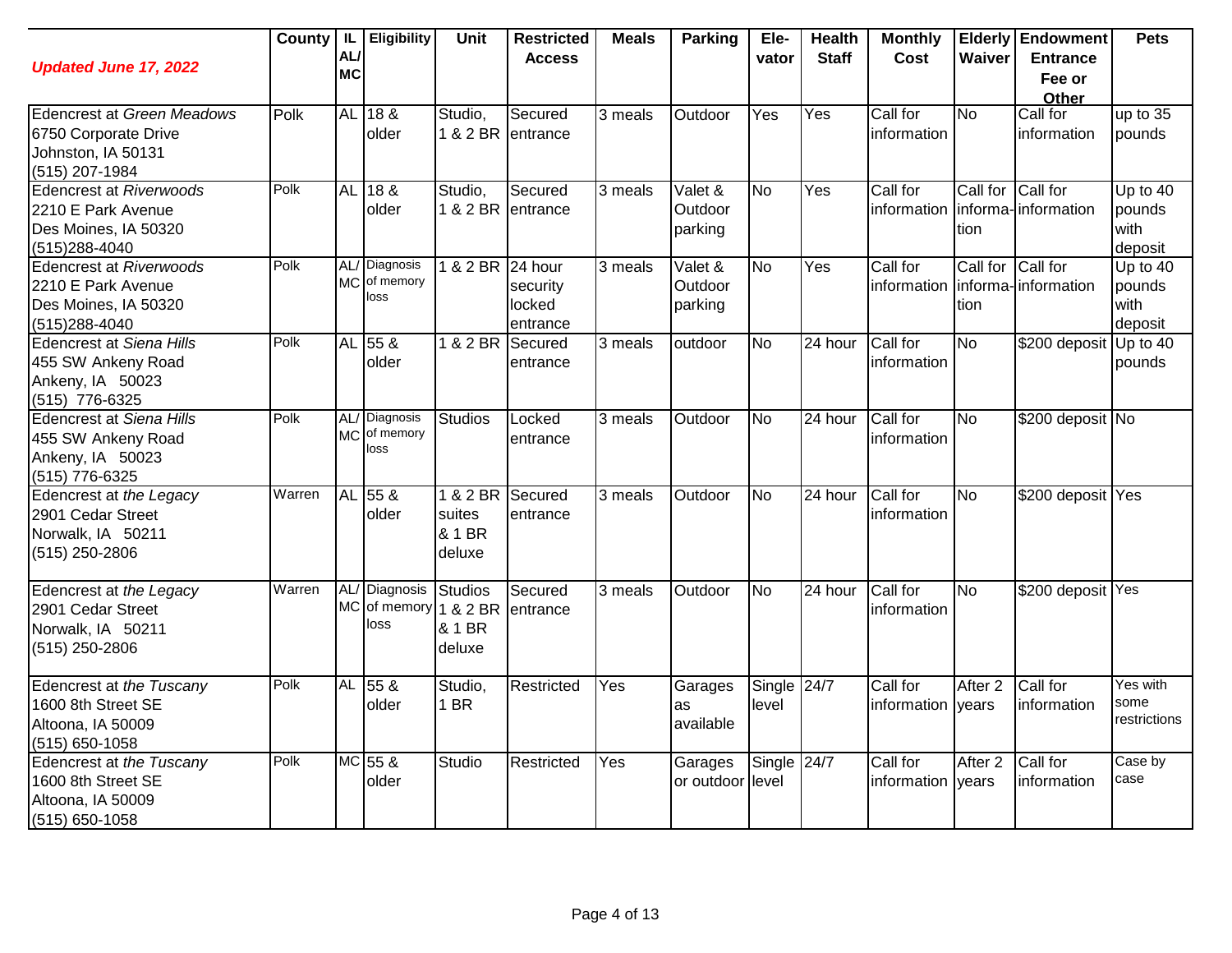| <b>Updated June 17, 2022</b>                                                                                                     | County | -IL<br>AL<br><b>MC</b>       | <b>Eligibility</b>                                        | <b>Unit</b>                                                   | <b>Restricted</b><br><b>Access</b> | <b>Meals</b>         | <b>Parking</b>          | Ele-<br>vator  | <b>Health</b><br><b>Staff</b> | <b>Monthly</b><br>Cost  | Waiver                               | <b>Elderly Endowment</b><br><b>Entrance</b><br>Fee or<br>Other | <b>Pets</b>                                |
|----------------------------------------------------------------------------------------------------------------------------------|--------|------------------------------|-----------------------------------------------------------|---------------------------------------------------------------|------------------------------------|----------------------|-------------------------|----------------|-------------------------------|-------------------------|--------------------------------------|----------------------------------------------------------------|--------------------------------------------|
| Glen Oaks Alzheimers Special<br><b>Care Center</b><br>8525 Urbandale Avenue<br>Urbandale, IA 50322<br>(515) 612-7536             | Polk   | <b>RC</b><br>F-<br><b>AL</b> | Diagnosis<br>of memory<br>loss,<br>dementia,<br>Alzheimer | Private or<br>shared                                          | Secured<br>entrance                | 3 meals<br>& snacks  | Outdoor                 | <b>No</b>      | 24 hour                       | Starting at<br>\$4,000  | No                                   | \$2,000 one<br>time fee                                        | Limited.<br>Call for info.                 |
| <b>Green Hills Life-Plan Community</b><br>The Lindens Assisted Living<br>2355 Hamilton Dr.<br>Ames, IA 50014<br>$(515)$ 357-5000 | Story  |                              | AL 55 &<br>older                                          | 1-2 BR                                                        | Secured<br>entrance                | 3 meals              | Outdoor                 | Yes            | 24 hour                       | Call for<br>information | <b>No</b>                            | Call for<br>information                                        | Up to 30<br>pounds                         |
| Heartwood House (Part of<br>Northcrest Community)<br>1801 20th Street<br>Ames, IA 50010<br>(515) 232-6760                        | Story  |                              | AL/ Diagnosis<br>MC of memory<br>loss                     | 44 2 BR<br>4 1 BR                                             | Secured<br>entrance                | 3 meals              | Outdoor                 | No             | 24 hour                       | Call for<br>information | <b>No</b>                            | Call for<br>information                                        | <b>No</b>                                  |
| <b>Holland Farms Senior Living</b><br>2800 Sunset Drive<br>Norwalk, IA 50211<br>(515) 981-1888                                   | Warren | <b>MC</b>                    | AL/ Diagnosis<br>of memory<br>loss                        | <b>AL: 1 BR</b><br>MC: private<br>or semi-<br>private<br>room | Yes                                | Yes                  | Outdoor                 | Yes            | 24/7                          | Call for<br>information | <b>No</b>                            | Call for<br>information                                        | Allowed<br>with<br>interview;<br>\$750 fee |
| Homestead of Knoxville - Memory Marion<br>Care<br>711 S Willetts Drive<br>Knoxville, IA 50138<br>(641) 842-3986                  |        |                              | AL/ Diagnosis<br>MC of memory<br>loss                     | Large<br>studio                                               | Locked unit 3 meals                |                      | Outdoor                 | No             | 24 hour                       | Call for<br>information | Yes-<br>Call for<br>informa-<br>tion | Call for<br>information                                        | <b>No</b>                                  |
| Homestead of Knoxville - Assisted Marion<br>Living<br>908 S Park Lane Drive<br>Knoxville, IA 50138<br>(641) 828-7878             |        |                              | AL 55 &<br>older                                          | Studio,<br>1 BR.<br>"deluxe"<br>1 BR                          | Locked<br>lafter hours             | 3 meals              | Outdoor                 | N <sub>o</sub> | 24 hour                       | Call for<br>information | Yes-<br>Call for<br>informa-<br>tion | Community<br>fee of \$1000                                     | Must be<br>able to<br>care for<br>pets     |
| Independence Village of Ames<br>1325 Coconino Rd Suite 300<br>Ames, IA 50014<br>(515) 292-2858                                   | Story  | <b>AL</b>                    | 55 &<br>older                                             | Studio,<br>1 & 2 BR entrance<br>Cottages                      | Secured                            | 3 meals              | Outdoor &<br>Off street | Yes            | 24 hour                       | Call for<br>information | <b>No</b>                            | \$4,000 buy-<br>ın                                             | Pet<br>friendly                            |
| Independence Village of Ankeny<br>1275 SW State Street<br>Ankeny, IA 50023<br>(515) 963-4000                                     | Polk   |                              | AL 18 &<br>older                                          | Studio,<br>1 & 2 BR entrance                                  | Locked<br>after hours              | $\overline{3}$ meals | Outdoor                 | Yes            | 24 hour                       | Call for<br>information | <b>No</b>                            | Call for<br>information                                        | Service<br>animals                         |
| Independence Village of Ankeny<br>1275 SW State Street<br>Ankeny, IA 50023<br>$(515)$ 963-4000                                   | Polk   |                              | AL/ Diagnosis<br>MC of memory<br>loss                     | Studio,<br>1 & 2 BR unit                                      | Secured                            | 3 meals              | Outdoor                 | Yes            | 24 hour                       | Call for<br>information | No                                   | Call for<br>information                                        | Service<br>animals                         |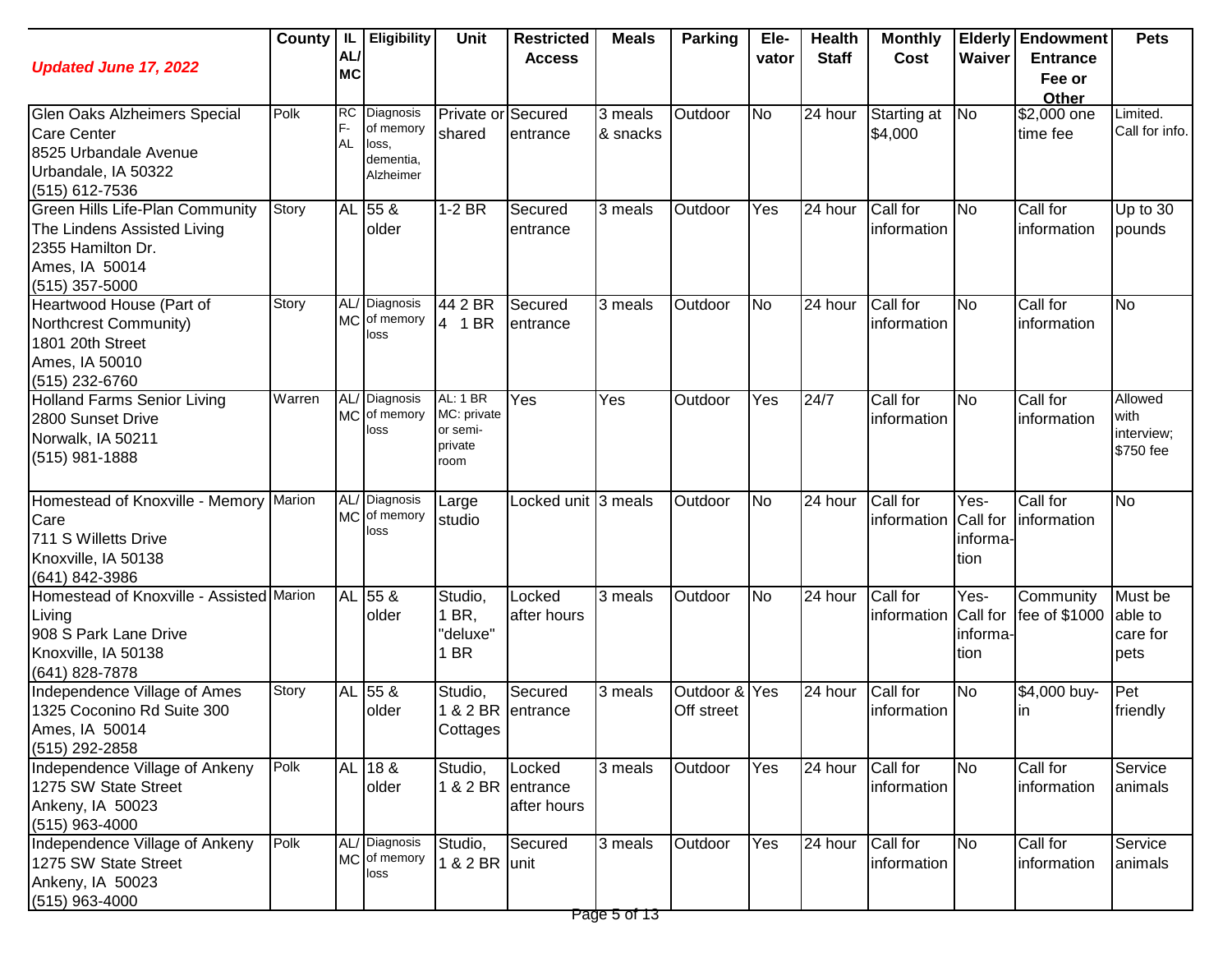| <b>Updated June 17, 2022</b>                                                                                         | County  | AL/<br><b>MC</b> | IL   Eligibility                      | Unit             | <b>Restricted</b><br><b>Access</b>        | <b>Meals</b>              | <b>Parking</b>                    | Ele-<br>vator              | <b>Health</b><br><b>Staff</b> | <b>Monthly</b><br>Cost           | Waiver                               | <b>Elderly Endowment</b><br><b>Entrance</b><br>Fee or<br>Other | <b>Pets</b>                              |
|----------------------------------------------------------------------------------------------------------------------|---------|------------------|---------------------------------------|------------------|-------------------------------------------|---------------------------|-----------------------------------|----------------------------|-------------------------------|----------------------------------|--------------------------------------|----------------------------------------------------------------|------------------------------------------|
| Independence Village of Pella<br>2604 Fifield Road<br>Pella, IA 50219<br>(641) 628-8260                              | Marion  |                  | AL/ Diagnosis<br>MC of memory<br>loss | 1 BR             | 24 hour<br>security                       | 3 meals                   | Outdoor & Yes<br>Under-<br>ground |                            | 24 hour                       | Call for<br>information          | <b>No</b>                            | Call for<br>information                                        | Call for<br>information                  |
| Independence Village of Pella<br>2604 Fifield Road<br>Pella, IA 50219<br>(641) 628-8260                              | Marion  |                  | AL 55 &<br>older                      | 1 & 2 BR 24 hour | security &<br>private<br>entrance         | 3 meals                   | Outdoor & Yes<br>Under-<br>ground |                            | 24 hour                       | Call for<br>information          | No                                   | Call for<br>information                                        | Call for<br>information                  |
| Independence Village of Waukee<br>1654 SE Holiday Crest Circle<br>Waukee, IA 50263<br>515-987-4100                   | Dallas  |                  | AL 55 &<br>older                      | 1 & 2 BR         | Secured<br>entrance                       | $\overline{3}$ meals      | Outdoor &<br>Under-<br>ground     | Yes                        | 24 hour                       | Call for<br>information          | <b>No</b>                            | \$2000<br>Deposit/Com pounds<br>munity Fee                     | Up to $30$                               |
| Independence Village of Waukee<br>1505 SE Laurel Street<br>Waukee, IA 50263<br>(515) 987-4100                        | Dallas  |                  | AL/ Diagnosis<br>MC of memory<br>loss | 82BR             | Locked<br>entrance                        | 3 meals                   | Outdoor                           | <b>No</b>                  | 24 hour                       | Call for<br>information          | <b>No</b>                            | \$2000<br>Deposit/Com<br>munity Fee                            | Call for<br>information                  |
| Indian Creek Assisted Living -<br>Rolling Green Village<br>98 South 6th Street<br>Nevada, IA 50201<br>(515) 382-6556 | Story   |                  | AL 55 &<br>older or<br>disabled       | $1 & 2$ BR       | 24 hour<br>security<br>locked<br>entrance | $\overline{3}$ meals      | Outdoor & No<br>Garages           |                            | 24 hour                       | Call for<br>information          | $\overline{\text{No}}$               | Call for<br>information                                        | Yes with<br>monthly<br>fee               |
| Kennybrook Village<br>200 SW Brookside Drive<br>Grimes, IA 50111<br>(515)369-3900                                    | Polk    |                  | AL 55 &<br>older                      | $1 & 2$ BR       | Locked<br>after 7pm                       | 3 meals                   | Outdoor                           | Yes                        | Yes                           | Call for<br>information          | $\overline{\text{No}}$               | Security<br>deposit<br>\$2500                                  | Up to $25$<br>pounds<br>\$500<br>deposit |
| Kennybrook Village -<br>Maggie's Place<br>230 SW Brookside Drive<br>Grimes, IA 50111                                 | Polk    |                  | MC Diagnosis<br>of memory<br>loss     | 1 BR             | Secured<br>entrance                       | 3 meals<br>land<br>snacks | Outdoor                           | <b>No</b><br>On 1<br>floor | Yes                           | Call for<br>information          | No                                   | Security<br>deposit<br>\$2500                                  | <b>No</b>                                |
| <b>Madison Gardens</b><br>209 W Jefferson Street<br>Winterset, IA 50273<br>(515) 462-5087                            | Madison |                  | AL/ Diagnosis<br>MC of memory<br>loss | 4 Plexes         | Secured<br>entrance                       | 3 meals                   | Outdoor &<br>Under-<br>ground     | Yes                        | 24 hour                       | Call for<br>information          | Call for<br>tion                     | Call for<br>informa-information                                | <b>No</b>                                |
| <b>Madison Square</b><br>209 W Jefferson Street<br>Winterset, IA 50273<br>(515) 462-5087                             | Madison |                  | AL 65 &<br>older                      | 1 & 2 BR Locked  | entrance                                  | 3 meals                   | Outdoor & Yes<br>Under-<br>ground |                            | 24 hour                       | Call for<br>information Call for | Yes-<br>informa-<br>tion             | Call for<br>information                                        | Up to 20<br>pounds<br>\$500<br>deposit   |
| <b>Madison Square</b><br>209 W Jefferson Street<br>Winterset, IA 50273<br>$(515)$ 462-5087                           | Madison |                  | $AL/65$ &<br>MC older                 | 1 & 2 BR Locked  | entrance                                  | 3 meals                   | Outdoor & Yes<br>Under-<br>ground |                            | 24 hour                       | Call for<br>information          | Yes-<br>Call for<br>informa-<br>tion | Call for<br>information                                        | Up to 20<br>pounds<br>\$500<br>deposit   |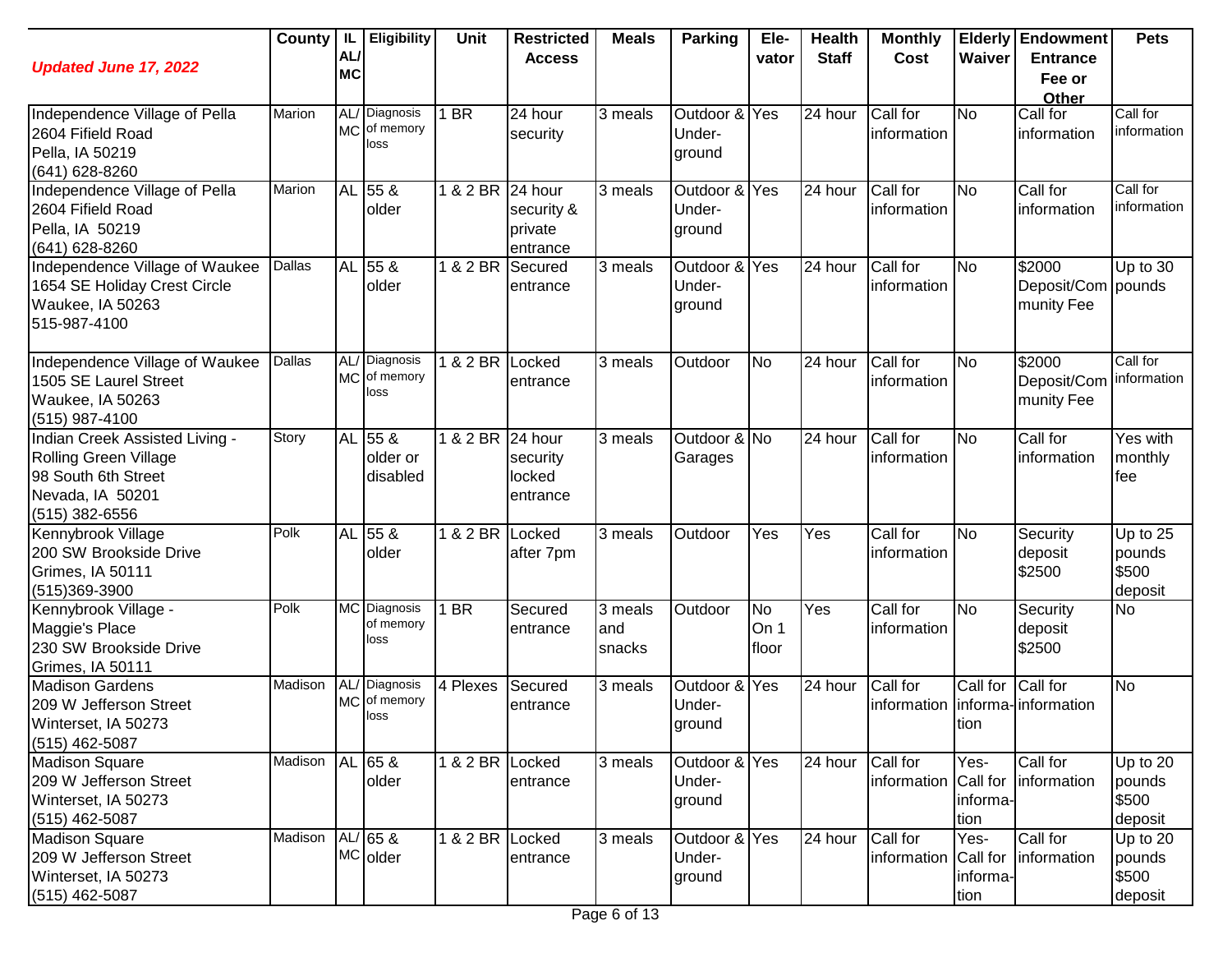| <b>Updated June 17, 2022</b>                                                                                            |        | AL/<br><b>MC</b> | County   IL   Eligibility | Unit                             | <b>Restricted</b><br><b>Access</b> | <b>Meals</b> | <b>Parking</b>                                       | Ele-<br>vator | <b>Health</b><br><b>Staff</b> | <b>Monthly</b><br>Cost  | Waiver    | <b>Elderly Endowment</b><br><b>Entrance</b><br>Fee or<br>Other | <b>Pets</b>                                                           |
|-------------------------------------------------------------------------------------------------------------------------|--------|------------------|---------------------------|----------------------------------|------------------------------------|--------------|------------------------------------------------------|---------------|-------------------------------|-------------------------|-----------|----------------------------------------------------------------|-----------------------------------------------------------------------|
| Martina Place (Part of Bishop<br>Drumm Retirement Center)<br>5815 Winwood Drive<br>Johnston, IA 50131<br>(515) 251-7999 | Polk   |                  | AL 55 &<br>older          | 1 & 2 BR Locked<br><b>Suites</b> | entrance<br>after hours            | 3 meals      | Outdoor                                              | <b>T</b> es   | 24 hour                       | Call for<br>information | Yes       | Call for<br>information                                        | Pets may<br>visit                                                     |
| Meadowview of Johnston<br>5555 Pioneer Parkway<br>Johnston, IA 50131<br>$(515) 534-0300$                                | Polk   |                  | AL 55 &<br>older          | $182 +$<br>more                  | Locked<br>entrances                | Yes          | <b>Heated</b><br>under-<br>ground \$50<br>or surface |               | 24 hour                       | Call for<br>information | <b>No</b> | $\sqrt{$1,500}$<br>community<br>lfee                           | \$500 non-<br>refundable<br>deposit;<br>cats/dogs<br>under 20<br>lbs. |
| Meadowview of Johnston<br>5555 Pioneer Parkway<br>Johnston, IA 50131<br>$(515) 534-0300$                                | Polk   |                  | AL/ 55 &<br>MC older      | Studio,<br>1 BR                  | Secured                            | Yes          | <b>Heated</b><br>under-<br>ground \$50<br>or surface |               | 24 hour                       | Call for<br>information | No        | \$1,500<br>community<br>fee                                    | \$500 non-<br>refundable<br>deposit;<br>cats/dogs<br>under 20<br>lbs. |
| Mill Pond<br>1201 SE Mill Pond Court<br>Ankeny, Iowa 50021<br>$(515)$ 964-2273                                          | Polk   |                  | AL/ 55 &<br>MC older      | Studios,<br>1 BR                 | Secured<br>entrance                | 3 meals      | Visitor<br>parking                                   | Yes           | 24 hour                       | Call for<br>information | <b>No</b> | $\sqrt{$2,000}$<br>deposit                                     | <b>No</b>                                                             |
| Mill Pond<br>1201 SE Mill Pond Court<br>Ankeny, Iowa 50021<br>$(515)$ 964-2273                                          | Polk   |                  | AL 55 &<br>older          | Studios,<br>1 & 2 BR             | Secured<br>entrance                | 2 meals      | Outdoor & Yes<br>Garages                             |               | 24 hour                       | Call for<br>information | <b>No</b> | $\sqrt{$2,000}$<br>deposit                                     | <b>No</b>                                                             |
| MorningStar at Jordan Creek<br>525 S 60th Street<br>West Des Moines, IA 50266<br>$(515) 505 - 7155$                     | Dallas |                  | AL 55 &<br>older          | Studio, 1<br><b>&amp; 2 BR</b>   | Locked<br>after 7 PM               | 3 meals      | Outdoor                                              | Yes           | 24 hour                       | Call for<br>information | <b>No</b> | \$2500<br>community<br>lfee                                    | Call for<br>information                                               |
| MorningStar at Jordan Creek<br>525 S 60th Street<br>West Des Moines, IA 50266<br>(515) 505-7155                         | Dallas |                  | AL/ 55 &<br>MC older      | Studios<br>1 BR                  | Secured<br>entrance                | 3 meals      | Outdoor                                              | Yes           | 24 hour                       | Call for<br>information | <b>No</b> | \$2500<br>community<br>fee                                     | Call for<br>information                                               |
| <b>Newton Village</b><br>110 N 5th Avenue W<br>Newton, IA 50208<br>(641) 792-0115                                       | Jasper |                  | AL 18 &<br>older          | 1 & 2 BR Locked                  | entrance                           |              | Garages                                              |               |                               | deposit                 | No        | Call for<br>information                                        | Up to 20<br>pounds<br>\$1200<br>deposit                               |
| Newton Village<br>110 N 5th Avenue W<br>Newton, IA 50208<br>(641) 792-0115                                              | Jasper |                  | $AL/62$ &<br>MC older     | 1 & 2 BR Secured                 | unit                               | 3 meals      | Outdoor & Yes<br>Garages                             |               | 24 hour                       | \$500<br>deposit        | <b>No</b> | Call for<br>information                                        | Up to 20<br>pounds<br>\$1200<br>deposit                               |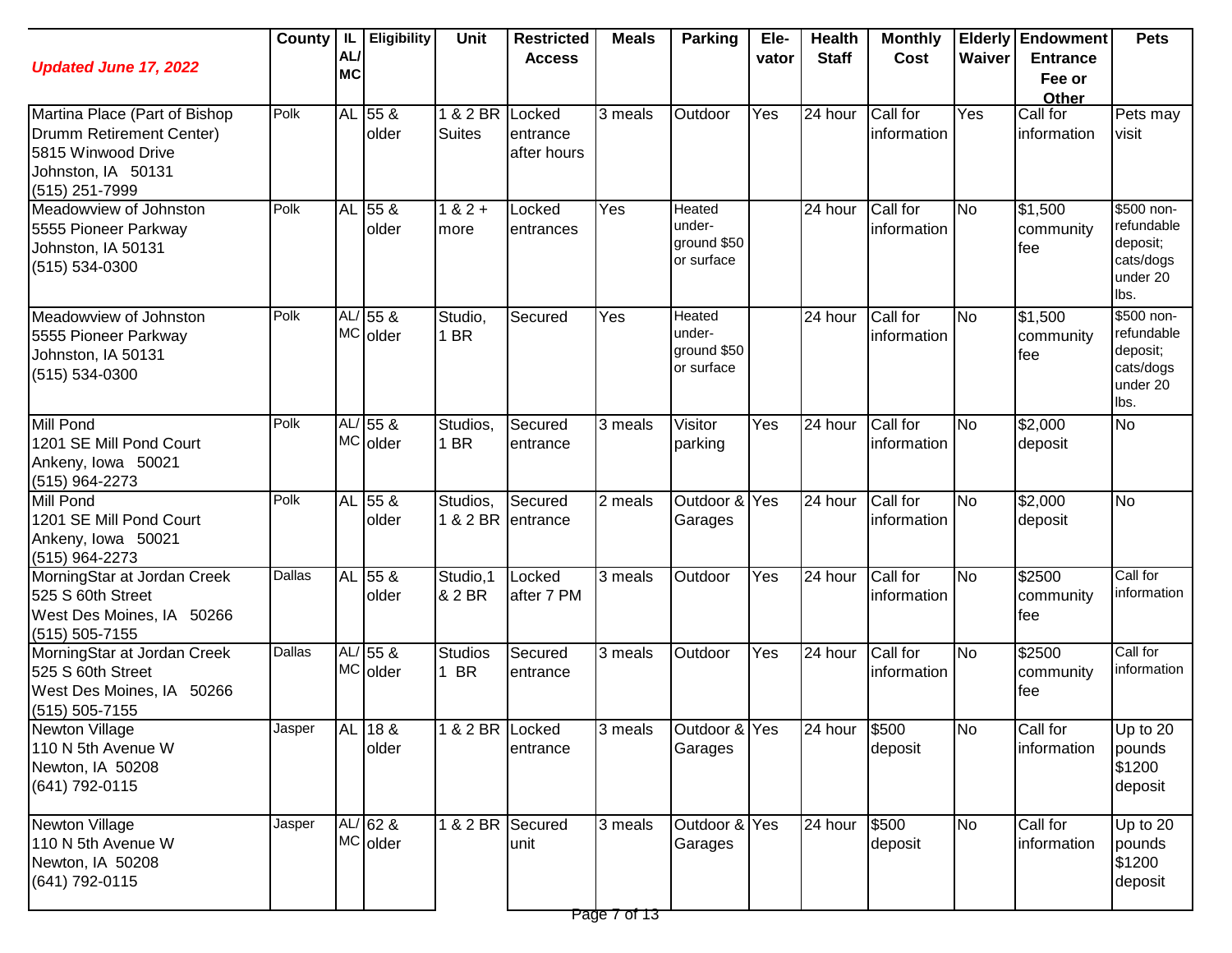| <b>Updated June 17, 2022</b>                                                                                  | County | IL<br>AL/<br><b>MC</b> | <b>Eligibility</b>                   | Unit                                    | <b>Restricted</b><br><b>Access</b>         | <b>Meals</b>         | <b>Parking</b>          | Ele-<br>vator     | <b>Health</b><br><b>Staff</b> | <b>Monthly</b><br>Cost           | Waiver                   | <b>Elderly Endowment</b><br><b>Entrance</b><br>Fee or<br>Other | <b>Pets</b>                                 |
|---------------------------------------------------------------------------------------------------------------|--------|------------------------|--------------------------------------|-----------------------------------------|--------------------------------------------|----------------------|-------------------------|-------------------|-------------------------------|----------------------------------|--------------------------|----------------------------------------------------------------|---------------------------------------------|
| Northcrest Community<br>2300 Northcrest Pkwy.<br>Ames, IA 50010<br>(515) 232-6760                             | Story  |                        | AL/ $62$ &<br>MC older               | 1 & 2 BR                                | Secured<br>entrance                        | 3 Meals              | Outdoor                 | Yes               | 24 Hour                       | Call for<br>information          | <b>No</b>                | Call for<br>information                                        | Service or<br>emo<br>support<br>animals     |
| Northridge Village<br>3300 George W Carver Ave<br>Ames, Iowa 50010<br>515-232-1000                            | Story  |                        | AL 55 & over 1 & 2 BR Locked         |                                         | Entrance                                   | 3 Meals              | Outdoor                 | Yes               | Yes                           | Call for<br>information          | <b>No</b>                | Call for<br>information                                        | Up to 50<br>pounds<br>with \$500<br>deposit |
| Northridge Village<br>3300 George W Carver Ave<br>Ames, Iowa 50010<br>515-232-1000                            | Story  | <b>MC</b>              | AL/ 55 & over 1 BR                   |                                         | Secured                                    | 3 Meals              | Outdoor                 | Yes               | Yes                           | Call for<br>information          | <b>No</b>                | Call for<br>information                                        | <b>No</b>                                   |
| Perry Lutheran Homes -<br><b>Eden Acres Campus</b><br>1300 28th Street<br>Perry, IA 50220<br>$(515)$ 465-7500 | Dallas |                        | $AL/60$ &<br>MC older or<br>disabled | Studio, 1<br>2 BR &<br>Semi-<br>Private | Yes                                        | Yes                  | Outdoor                 | Yes               | 24 hour                       | Call for<br>information          | Yes                      | Call for<br>information                                        | 2 small -<br>owner<br>must do<br>care       |
| Perry Lutheran Homes -<br><b>Spring Valley Campus</b><br>501 12th Street<br>Perry, IA 50220<br>(515) 465-7500 | Dallas | <b>AL</b>              | $160$ &<br>older or<br>disabled      | $1-2$ BR<br>cottage<br>or 2 BR<br>apt   | Secured<br>entrance                        | 3 meals<br>available | Indoor                  | Yes               | $\overline{24}$ hour          | Call for<br>information          | <b>No</b>                | Call for<br>information                                        | 2 small -<br>owner must<br>do care          |
| <b>Pine Acres Assisted Living</b><br>1499 Office Park Road<br>West Des Moines, IA 50265<br>$(515)$ 223-1224   | Polk   | <b>AL</b>              | 55 & older<br>or<br>disabled         | Studio &<br>1 BR<br><b>Suites</b>       | Locked<br>entrance<br>after hours          | 3 meals              | Outdoor                 | <b>No</b>         | 24 hour                       | Call for<br>information Call for | Yes-<br>informa-<br>tion | None                                                           | No, but<br>pets may<br>visit                |
| <b>Prairie Hills Assisted Living</b><br>5815 SE 27th Street<br>Des Moines, IA 50320<br>$(515)$ 256-9143       | Polk   | <b>AL</b>              | 62 & older<br>or<br>disabled         | Studio,                                 | Locked<br>1 & 2 BR entrance<br>after hours | $\overline{3}$ meals | Outdoor & No<br>Garages |                   | 24 hour                       | Call for                         | Call for \$2,500<br>tion | information   informa- Community<br>Fee                        | Yes                                         |
| <b>Prairie Hills Assisted Living</b><br>5815 SE 27th Street<br>Des Moines, IA 50320<br>(515) 256-9143         | Polk   |                        | $AL/60$ &<br>MC older                | Studio,<br>1 & 2 BR                     | Secured<br>entrance                        | 3 meals              | Outdoor & No<br>Garages |                   | 24 hour                       | Call for                         | Call for<br>tion         | \$2,500<br>information   informa- Community<br>Fee             | Yes                                         |
| Prairie Vista Village<br>2785 1st Avenue South<br>Altoona, IA 50009<br>515-967-8700                           | Polk   |                        | AL 55 & over 1 & 2 BR Locked         |                                         | after hours                                | $\overline{3}$ meals | Outdoor                 | Yes               | 24 hour                       | Call for<br>information          | <b>No</b>                | Call for<br>information                                        | Deposit of<br>\$500                         |
| Ramsey Village<br>1611 27th Street<br>Des Moines, IA 50310<br>(515) 274-3612                                  | Polk   |                        | AL/ 55 &<br>MC older                 | 1 & 2 BR 24 hour                        | security,<br>locked<br>entrance            | $\overline{3}$ meals | Outdoor                 | $\overline{Y}$ es | 24 hour                       | Call for<br>information          | <b>No</b>                | Call for<br>information                                        | No                                          |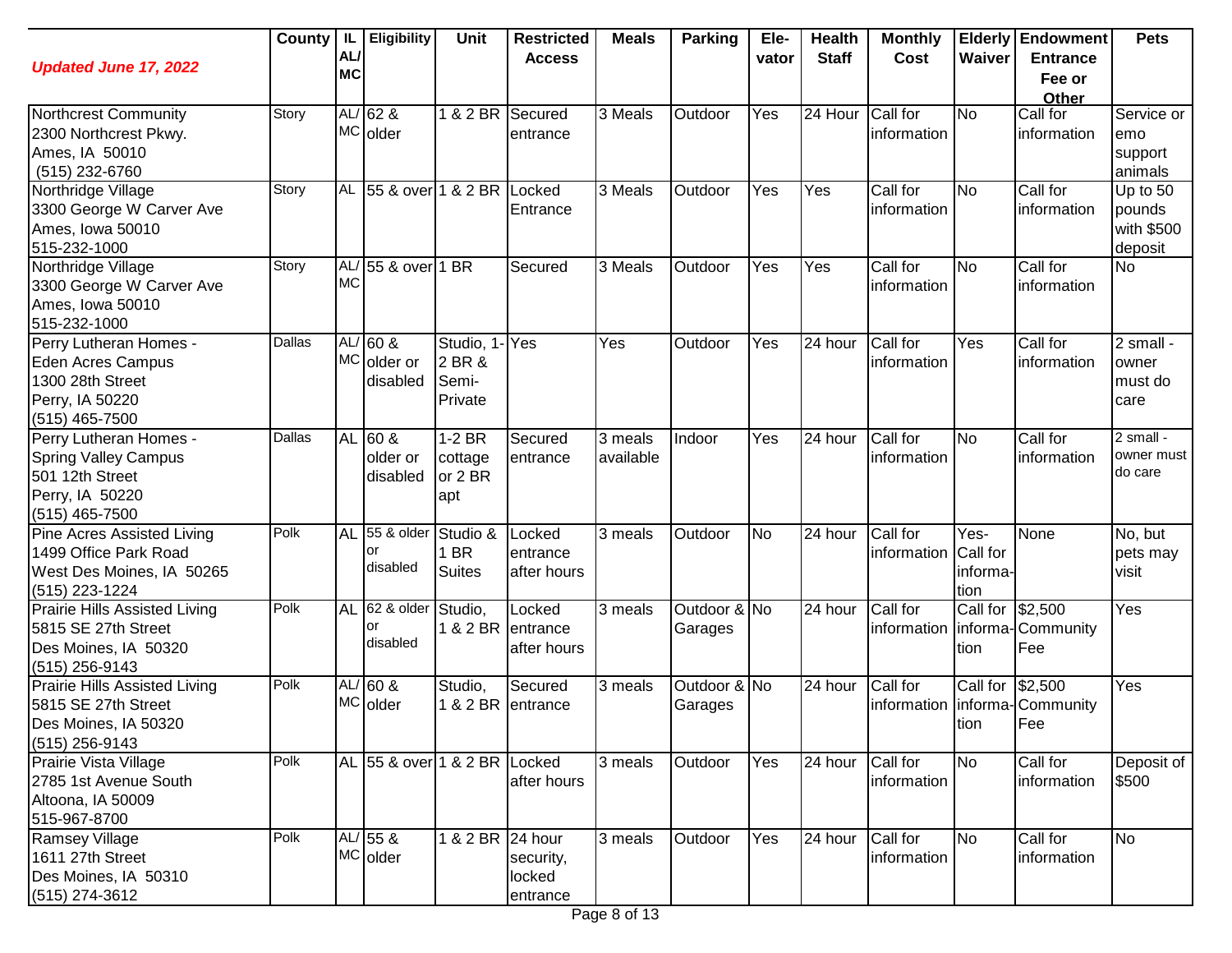| <b>Updated June 17, 2022</b>                                                                                                     | County | AL<br><b>MC</b>                       | IL   Eligibility                | Unit                            | <b>Restricted</b><br><b>Access</b>        | <b>Meals</b>         | <b>Parking</b>       | Ele-<br>vator | <b>Health</b><br><b>Staff</b> | <b>Monthly</b><br>Cost  | Waiver                               | <b>Elderly Endowment</b><br><b>Entrance</b><br>Fee or<br>Other | <b>Pets</b>                               |
|----------------------------------------------------------------------------------------------------------------------------------|--------|---------------------------------------|---------------------------------|---------------------------------|-------------------------------------------|----------------------|----------------------|---------------|-------------------------------|-------------------------|--------------------------------------|----------------------------------------------------------------|-------------------------------------------|
| <b>Regency Care Center</b><br>815 High Road<br>Norwalk, IA 50211<br>(515) 981-4576                                               | Warren | <b>AL</b>                             | 18 & older                      | $1-2$ BR                        | Locked<br>entrance<br>after hours         | 3 meals              | Garages<br>& Outdoor | No            | 24 hour                       | Call for<br>information | Yes-<br>Call for<br>informa-<br>tion | Call for<br>information                                        | Vet docs<br>& able to<br>care             |
| <b>Rock Creek Senior Living</b><br>(formerly Journey Senior Living)<br>3602 NW 5th St.<br>Ankeny, IA 50023<br>(515) 850-1718     | Polk   | MC or                                 | AL/ 62 & older<br>disabled      | Studio &<br>1 BR                | Locked<br>entrance                        | $\overline{3}$ meals | Outdoor              | Yes           | $\overline{2}4$ hour          | Call for<br>information | <b>No</b>                            | \$1500<br>Community<br>Fee                                     | 2 allowed<br>\$400 dep<br>able to<br>care |
| <b>Rock Creek Senior Living</b><br>(formerly Journey Senior Living)<br>3602 NW 5th St.<br>Ankeny, IA 50023<br>$(515) 850 - 1718$ | Polk   |                                       | AL 18 &<br>older                | Studio                          | Locked<br>entrance                        | 3 meals              | Outdoor              | Yes           | 24 hour                       | Call for<br>information | No                                   | \$1500<br>Community<br>Fee                                     | 2 allowed<br>\$400 dep<br>able to<br>care |
| Rose of Ames (The)<br>1315 Coconino Road<br>Ames, IA 50014<br>(515) 268-8828                                                     | Story  |                                       | AL 55 &<br>older or<br>disabled | $\overline{18}$ 2 BR            | 24 hour<br>security<br>locked<br>entrance | Yes                  | Off street           | Yes           | 24 hour                       | Income<br>guidelines    | Yes-<br>Call for<br>informa-<br>tion | \$800 security 20 lb and<br>deposit                            | able to<br>care                           |
| Rose of Des Moines (The)<br>1330 19th Street<br>Des Moines, IA 50314<br>(515) 244-3300                                           | Polk   | <b>AL</b>                             | 55 & older<br>or<br>disabled    | 1 & 2 BR                        | Locked<br>entrance<br>with<br>intercom    | <b>No</b>            | Off street           | Yes           | 24 hour                       | Call for<br>information | Yes-<br>Call for<br>informa-<br>tion | Call for<br>information                                        | Cats or<br>dogs up to<br>25 lbs.          |
| Rose of East Des Moines (The)<br>1331 Idaho Street<br>Des Moines, IA 50316<br>$(515) 883 - 1000$                                 | Polk   | AL                                    | 65 & older<br>or<br>disabled    | 1 & 2 BR                        | 24 hour<br>secured<br>entrance            | 2 meals              | Off street           | <b>Yes</b>    | 24 hour                       | Call for<br>information | Yes-<br>Call for<br>informa-<br>tion | Call for<br>information                                        | Cats only<br>with \$300<br>deposit        |
| <b>Scottish Rite Park</b><br>2909 Woodland Avenue<br>Des Moines, IA 50312<br>(515) 274-4614                                      | Polk   |                                       | AL 55 &<br>older                | Studio                          | Private<br>entrance                       | Yes                  | Visitor lot          | Yes           | 24 hour                       | Call for<br>information | <b>No</b>                            | $\sqrt{$7,000}$ at<br>move-in                                  | <b>No</b>                                 |
| <b>Scottish Rite Park</b><br>2909 Woodland Avenue<br>Des Moines, IA 50312<br>(515) 274-4614                                      | Polk   | M<br>IC.                              | 55 &<br>older                   | Studio                          | Private<br>entrance                       | Yes                  | Visitor lot          | Yes           | 24 hour                       | Call for<br>information | <b>No</b>                            | \$8,500 at<br>move-in                                          | <b>No</b>                                 |
| Senior Suites of Urbandale<br>4700 84th Street<br>Urbandale, IA 50322<br>(515) 270-9700                                          | Polk   | $ \mathsf{R} $<br><b>CF</b><br>M<br>C | $ 18+$                          | Private<br>and Semi-<br>private | Secured                                   | 3 meals              | Outdoor              | Yes           | 24 hour                       | Call for<br>information | <b>No</b>                            | Call for<br>information                                        | <b>No</b>                                 |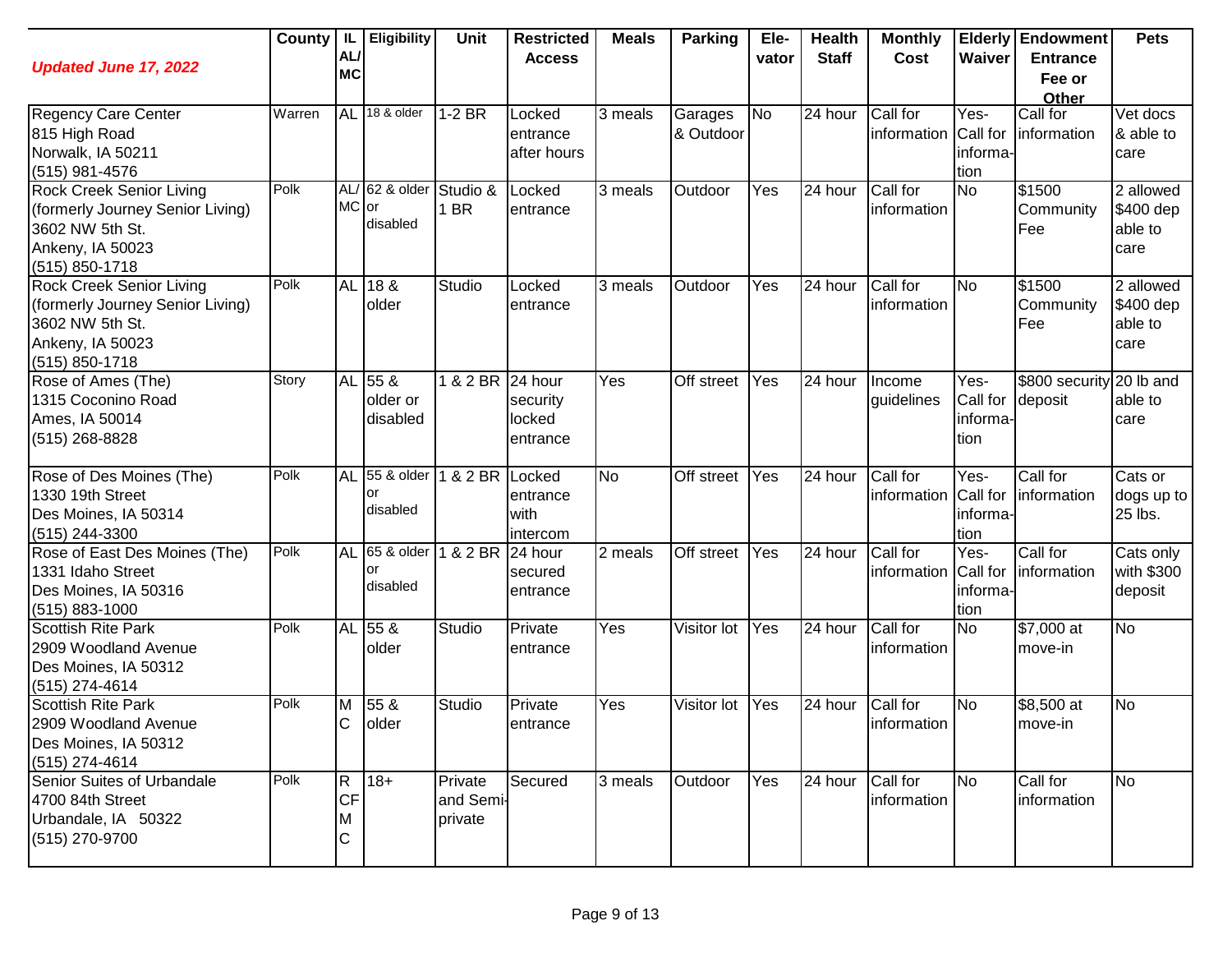| <b>Updated June 17, 2022</b>                                                                                         | County | -IL<br>AL/<br><b>MC</b>               | <b>Eligibility</b>                    | Unit                                  | <b>Restricted</b><br><b>Access</b> | <b>Meals</b>         | <b>Parking</b>                    | Ele-<br>vator | <b>Health</b><br><b>Staff</b> | <b>Monthly</b><br>Cost                      | Waiver                    | <b>Elderly Endowment</b><br><b>Entrance</b><br>Fee or<br>Other | <b>Pets</b>                               |
|----------------------------------------------------------------------------------------------------------------------|--------|---------------------------------------|---------------------------------------|---------------------------------------|------------------------------------|----------------------|-----------------------------------|---------------|-------------------------------|---------------------------------------------|---------------------------|----------------------------------------------------------------|-------------------------------------------|
| Senior Suites of Urbandale<br>4700 84th Street<br>Urbandale, IA 50322<br>(515) 270-9700                              | Polk   |                                       | AL 18+                                | Studio &<br>1 BR                      | Locked<br>entrance                 | 3 meals              | Outdoor                           | Yes           | 24 hour                       | Call for<br>information info                | Call for                  | Call for<br>linformation                                       | No                                        |
| Spurgeon Manor-Eby Heritage<br>1204 Linden Street<br>Dallas Center, IA 50063<br>(515) 992-3735                       | Dallas |                                       | AL/ Diagnosis<br>MC of memory<br>loss | Studio,<br>1 & 2 BR<br>Town-<br>homes | Locked<br>entrance<br>after hours  | $\overline{3}$ meals | Outdoor                           | <b>No</b>     | 24 hour                       | Call for<br>information                     | No                        | No deposit<br>required                                         | Must be<br>able to care<br>for pets       |
| Spurgeon Manor-Eby Heritage<br>1204 Linden Street<br>Dallas Center, IA 50063<br>(515) 992-3735                       | Dallas | $\overline{\mathsf{R}}$<br><b>ICF</b> | Diagnosis<br>of memory<br>loss        | 1 BR                                  | Locked<br>entrance                 | 3 meals              | Outdoor                           | <b>No</b>     | 24 hour                       | Call for<br>information                     | <b>No</b>                 | No deposit<br>required                                         | Must be<br>able to care<br>for pets       |
| The Bridges at Ankeny<br>3510 NW Abilene Road<br>Ankeny, IA 50023<br>(515) 963-9815                                  | Polk   |                                       | MC 55 &<br>older                      | 1 BR                                  | Secured<br>entrance                | 3 meals              | Outdoor                           | <b>No</b>     | 24 hour                       | Call for<br>information                     | No                        | Call for<br>information                                        | <b>No</b>                                 |
| The Cedars Assisted Living (Part<br>of Madrid Home Community)<br>600 N Kennedy<br>Madrid, IA 50156<br>(515) 795-4097 | Boone  | <b>AL</b>                             | 60 <sub>8</sub><br>older              | Studio                                | 24 hour<br>security                | $\overline{3}$ meals | Outdoor &<br>Garages              | Yes           | 24 hour                       | Call for<br>information                     | No                        | \$500 deposit One pet                                          | up to 20<br>pounds;<br>\$1,000<br>deposit |
| The Gardens at Luther Park<br>2910 E 16th Street<br>Des Moines, IA 50316<br>$(515)$ 265-1887                         | Polk   |                                       | $AL/60$ &<br>MC older                 | Studio,<br>1 & 2 BR security          | 24 hour<br>locked<br>entrance      | 3 meals              | Outdoor                           | Yes           | 24 hour                       | Call for<br>information                     | <b>No</b>                 | Call for<br>information                                        | Up to 20<br>pounds                        |
| The Shores at Pleasant Hill<br>1500 Edgewater Drive<br>Pleasant Hill, IA 50327<br>(515) 262-4444                     | Polk   |                                       | AL 55 &<br>older or<br>disabled       | $1 & 2$ BR                            | Secured<br>entrance                | 3 meals              | Outdoor & Yes<br>Under-<br>ground |               | $\overline{24}$ hour          | Call for<br>information                     | No                        | Call for<br>information                                        | \$500<br>deposit                          |
| The Shores at Pleasant Hill<br>1500 Edgewater Drive<br>Pleasant Hill, IA 50327<br>(515) 262-4444                     | Polk   |                                       | AL/ Diagnosis<br>MC of memory<br>loss | 1 & 2 BR                              | Secured<br>entrance                | 3 meals              | Outdoor &<br>Under-<br>ground     | Yes           | 24 hour                       | Call for<br>information                     | No                        | Call for<br>information                                        | \$500<br>deposit                          |
| <b>Valley View Village</b><br>2571 Guthrie Avenue<br>Des Moines, IA 50317<br>(515) 265-2571                          | Polk   |                                       | AL 55 &<br>older                      | Studio,                               | Secured<br>1 & 2 BR entrance       | 3 meals              | Outdoor                           | Yes           | $\overline{2}4$ hour          | Call for<br>information informa-information | Call for Call for<br>tion |                                                                | Up to 25<br>pounds<br>with<br>deposit     |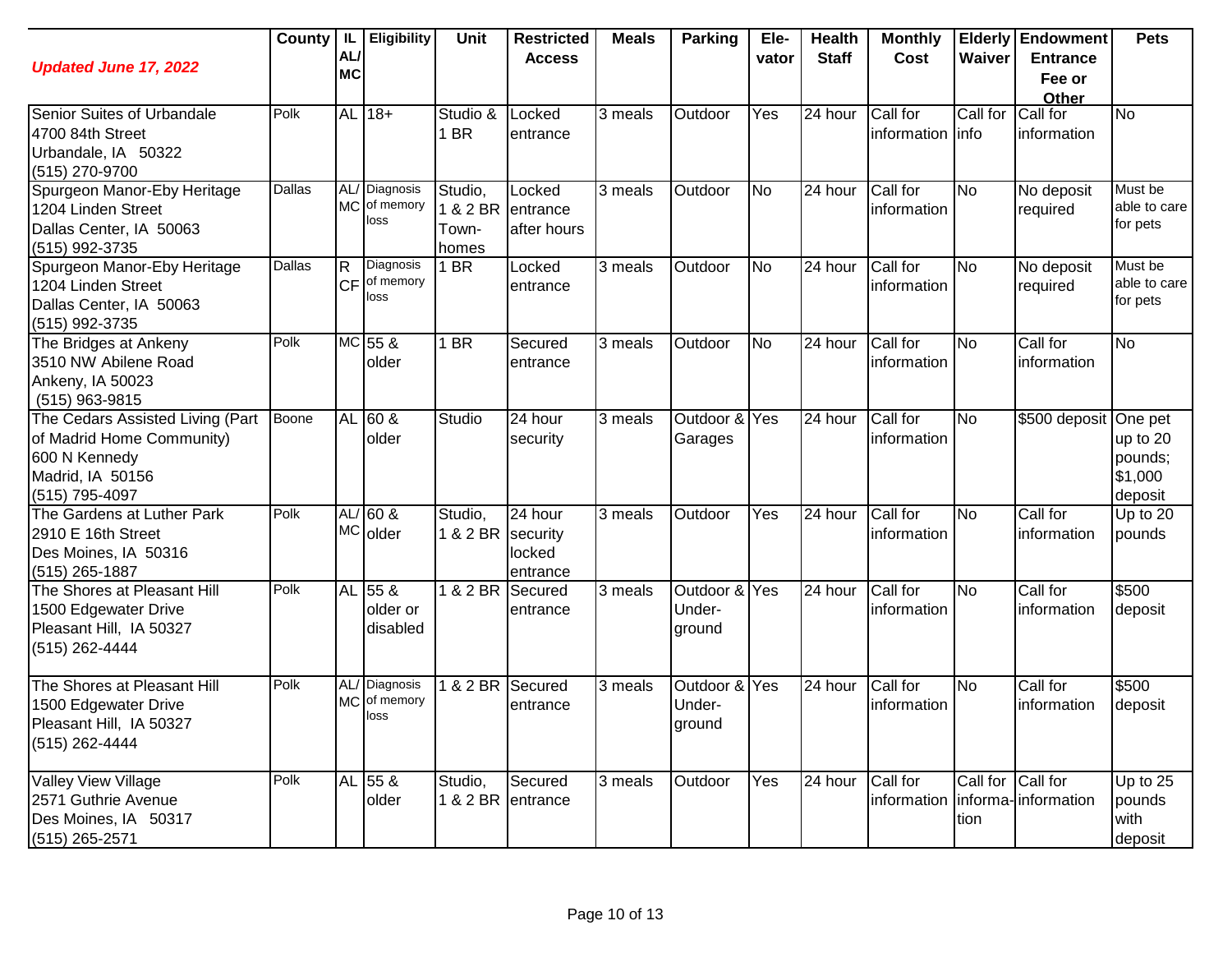| <b>Updated June 17, 2022</b>                                                                                                                      | County   IL | AL<br><b>MC</b>  | <b>Eligibility</b>                    | Unit                               | <b>Restricted</b><br><b>Access</b>       | <b>Meals</b> | <b>Parking</b>                | Ele-<br>vator | <b>Health</b><br><b>Staff</b> | <b>Monthly</b><br>Cost  | Waiver                               | <b>Elderly Endowment</b><br><b>Entrance</b><br>Fee or<br>Other | <b>Pets</b>                                         |
|---------------------------------------------------------------------------------------------------------------------------------------------------|-------------|------------------|---------------------------------------|------------------------------------|------------------------------------------|--------------|-------------------------------|---------------|-------------------------------|-------------------------|--------------------------------------|----------------------------------------------------------------|-----------------------------------------------------|
| Via of Carlisle - Assisted Living<br>(Formerly Carlisle Center for Assisted<br>Living)<br>685 Cole Street<br>Carlisle, IA 50047<br>(515) 989-7023 | Warren      | <b>AL</b>        | 62 &<br>older                         | 1 BR                               | Locked<br>after 9pm                      | 3 meals      | Outdoor & No<br>Garages       |               | 24 hour                       | Call for<br>information | Yes-<br>Call for<br>informa-<br>tion | \$600 deposit No pets                                          |                                                     |
| Vintage Hills Retirement Com<br>604 E Hillcrest Avenue<br>Indianola, IA 50125<br>(515) 961-1924                                                   | Warren      | <b>AL</b>        | 55 &<br>older                         | Studio,<br>2 BR                    | <b>Locked</b><br>entrance<br>after hours | 3 meals      | Outdoor                       | Yes           | 24 hour                       | Call for<br>information | <b>No</b>                            | Call for<br>information                                        | Able to<br>care; \$250<br>non-<br>refund<br>deposit |
| Vintage Hills Retirement Com<br>604 E Hillcrest Avenue<br>Indianola, IA 50125<br>(515) 961-1924                                                   | Warren      | AL/              | $155 \&$<br>MC older                  | Studio,<br>1 BR                    | Secured<br>unit                          | 3 meals      | Outdoor                       | Yes           | 24 hour                       | Call for<br>information | <b>No</b>                            | Call for<br>information                                        | No                                                  |
| <b>Walnut Ridge at Clive</b><br>1701 Campus Drive<br>Clive, IA 50325<br>$(515)$ 457-1111                                                          | Polk        | AL/              | 55 &<br>MC older                      | 1 & 2 BR                           | Controlled<br>access                     | 3 meals      | Under-<br>ground for<br>a fee | Yes           | 24 hour                       | Call for<br>information | <b>No</b>                            | Call for<br>information                                        | Call for<br>information                             |
| Walnut Ridge at Clive<br>1701 Campus Drive<br>Clive, IA 50325<br>$(515)$ 457-1111                                                                 | Polk        | AL               | 55 &<br>older                         | Studio                             | Locked<br>entrance                       | 3 meals      | Under-<br>ground for<br>a fee | Yes           | 24 hour                       | Call for<br>information | <b>No</b>                            | Call for<br>information                                        | Up to 25<br>pounds<br>\$500<br>deposit              |
| WesleyLife - Brio<br>6901 Peckham St.<br>Johnston, IA 50131<br>515-253-2500                                                                       | Polk        | AL               | 55 &<br>older                         | Studio<br>1 BR<br>2 BR             | Locked<br>8pm to 7am                     | 3 meals      | <b>Off street</b>             | Yes           | Clinical<br><b>Staff</b>      | Call for<br>information | <b>No</b>                            | Call for<br>information                                        | Up to 50<br>pounds<br>with fee                      |
| WesleyLife - Brio<br>6901 Peckham St.<br>Johnston, IA 50131<br>515-253-2500                                                                       | Polk        | AL/<br><b>MC</b> | 55 &<br>older                         | Hosp<br>Room in<br>skilled<br>care | Locked<br>entrance                       | 3 meals      | Visitor                       | Yes           | 24 hr                         | Call for<br>information | <b>No</b>                            | Call for<br>information                                        | <b>No</b>                                           |
| WesleyLife - Edgewater,<br><b>Beacon Springs</b><br>9250 Edgeline Drive<br>West Des Moines, IA 50266<br>(515) 978-2400                            | Polk        | AL/<br><b>MC</b> | <b>Diagnosis</b><br>of memory<br>loss | & 2 BR 24 hour                     | security,<br>locked<br>entrance          | 3 meals      | Outdoor                       | Yes           | 24 hour                       | Call for<br>information | <b>No</b>                            | \$2500 fee                                                     | Yes with<br>deposit;<br>must be<br>able to<br>care  |
| WesleyLife - Edgewater,<br><b>Brookside</b><br>9250 Edgeline Dr.<br>West Des Moines, IA 50266<br>(515) 978-2400                                   | Polk        |                  | AL 55 &<br>older                      | 1 & 2 BR 24 hour                   | security<br>locked<br>entrance           | Yes          | Outdoor                       | Yes           | 24 hour                       | Call for<br>information | <b>No</b>                            | \$2500 fee                                                     | Yes with<br>deposit;<br>must be<br>able to<br>care  |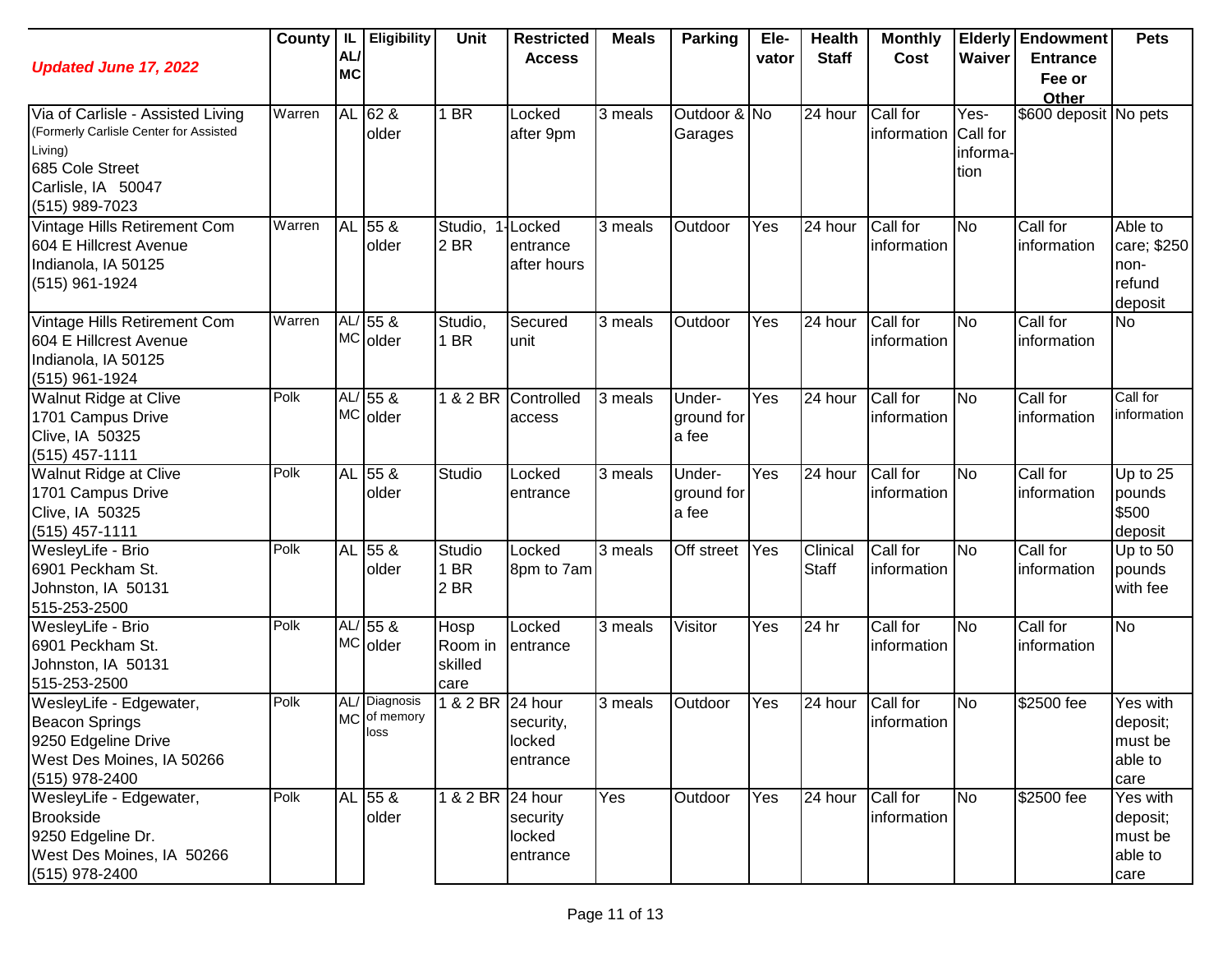| <b>Updated June 17, 2022</b>                                                                                                       | County        | -IL.<br>AL/<br><b>MC</b> | Eligibility                           | Unit                        | <b>Restricted</b><br><b>Access</b>         | <b>Meals</b> | <b>Parking</b>                                    | Ele-<br>vator | <b>Health</b><br><b>Staff</b> | <b>Monthly</b><br>Cost                         | Waiver                       | <b>Elderly Endowment</b><br><b>Entrance</b><br>Fee or<br>Other | <b>Pets</b>                            |
|------------------------------------------------------------------------------------------------------------------------------------|---------------|--------------------------|---------------------------------------|-----------------------------|--------------------------------------------|--------------|---------------------------------------------------|---------------|-------------------------------|------------------------------------------------|------------------------------|----------------------------------------------------------------|----------------------------------------|
| WesleyLife - Friesland<br><b>Assisted Living</b><br>1742 Main Street<br>Pella, IA 50219<br>(641) 628-1244                          | Marion        |                          | AL 55 &<br>older                      | 1 & 2 BR Secured            | entrance                                   | 3 meals      | Outdoor                                           | <b>No</b>     | Yes                           | Call for<br>information   informa- information | Call for<br>tion             | Call for                                                       | Yes                                    |
| WesleyLife - Park Centre<br>500 1st Street N<br>Newton, IA 50208<br>(641) 791-5000                                                 | Jasper        |                          | AL/ Diagnosis<br>MC of memory<br>loss | 1 BR                        | Locked<br>entrance<br>with<br>intercom     | 3 meals      | Garages<br>& Under-<br>ground                     | Yes           | 24 hour                       | Call for<br>information                        | <b>No</b>                    | Call for<br>information                                        | Call for<br>information                |
| WesleyLife - Park Centre<br>500 1st Street N<br>Newton, IA 50208<br>$(641)$ 791-5000                                               | Jasper        |                          | AL 55 &<br>older                      | 1 BR                        | Locked<br>entrance<br>with<br>intercom     | Yes          | Garages<br>& Under-<br>ground                     | Yes           | 24 hour                       | Call for<br>information                        | <b>No</b>                    | Call for<br>information                                        | Call for<br>information                |
| <b>WesleyLife - The Oaks</b><br>Part of The Village of Indianola<br>1203 North E Street<br>Indianola, IA 50125<br>$(515)$ 961-7458 | Warren        |                          | AL 55 &<br>older                      | Studio<br>Semi-<br>private  | Locked<br>entrance at<br>night             | snacks       | 3 meals & Outdoor & Yes<br>Garages                |               | 24 hour                       | Call for<br>information   informa- comm-       | Call for \$1,000<br>tion     | unity fee                                                      | 25 lb able<br>to care                  |
| WesleyLife - The Willows<br>Part of The Village of Indianola<br>1203 North E Street<br>Indianola, IA 50125<br>(515) 961-7458       | Warren        |                          | AL/ Diagnosis<br>MC of memory<br>loss | Private<br>rooms            | 24 hour<br>security,<br>locked<br>entrance | 3 meals      | Outdoor                                           | <b>No</b>     | 24 hour                       | Call for<br>information                        | Call for<br>informa-<br>tion | Call for<br>information                                        | No, but<br>pets may<br>visit           |
| <b>WesleyLife - Wesley Acres</b><br>3520 Grand Avenue<br>Des Moines, IA 50312<br>(515) 271-6500                                    | Polk          |                          | AL 55 &<br>older                      | Studio,                     | Locked<br>1 & 2 BR entrance<br>after hours | 3 meals      | Outdoor,<br>Garages,<br>Carports<br>and<br>Indoor | Yes           | 24 hour                       | Call for<br>information                        | <b>No</b>                    | None                                                           | Up to 40<br>pounds<br>\$200<br>deposit |
| WesleyLife - Wesley Acres<br>John's Harbor Memory Support<br>3520 Grand Avenue<br>Des Moines, IA 50312<br>$(515)$ 271-6605         | Polk          |                          | $AL/55$ &<br>MC older                 | Private<br>Semi-<br>Private | Locked<br>entrance<br>after hours          | 3 meals      | Outdoor,<br>Garages,<br>Carports<br>and<br>Indoor | Yes           | 24 hour                       | Call for<br>information                        | <b>No</b>                    | None                                                           | Up to 40<br>pounds<br>\$200<br>deposit |
| WesleyLife - Zeeland Memory<br>Support (Hearthstone)<br>1742 Main Street<br>Pella, IA 50219<br>(641) 628-1244                      | <b>Marion</b> |                          | AL/ Diagnosis<br>MC of memory<br>loss | <b>Suites</b>               | Secured<br>entrance                        | 3 meals      | Outdoor                                           | <b>No</b>     | Yes                           | Call for<br>information                        | <b>No</b>                    | Call for<br>information                                        | No                                     |
| Westhaven<br>112 W 4th Street<br>Boone, IA 50036<br>$(515)$ 432-1393                                                               | Boone         |                          | AL None                               | I BR or<br>efficiency       | 24 hour<br>secured<br>entrance             | 2 meals      | Outdoor                                           |               | 1 story 24 hour               | Private pay No<br>only                         |                              | One month<br>deposit                                           | No                                     |